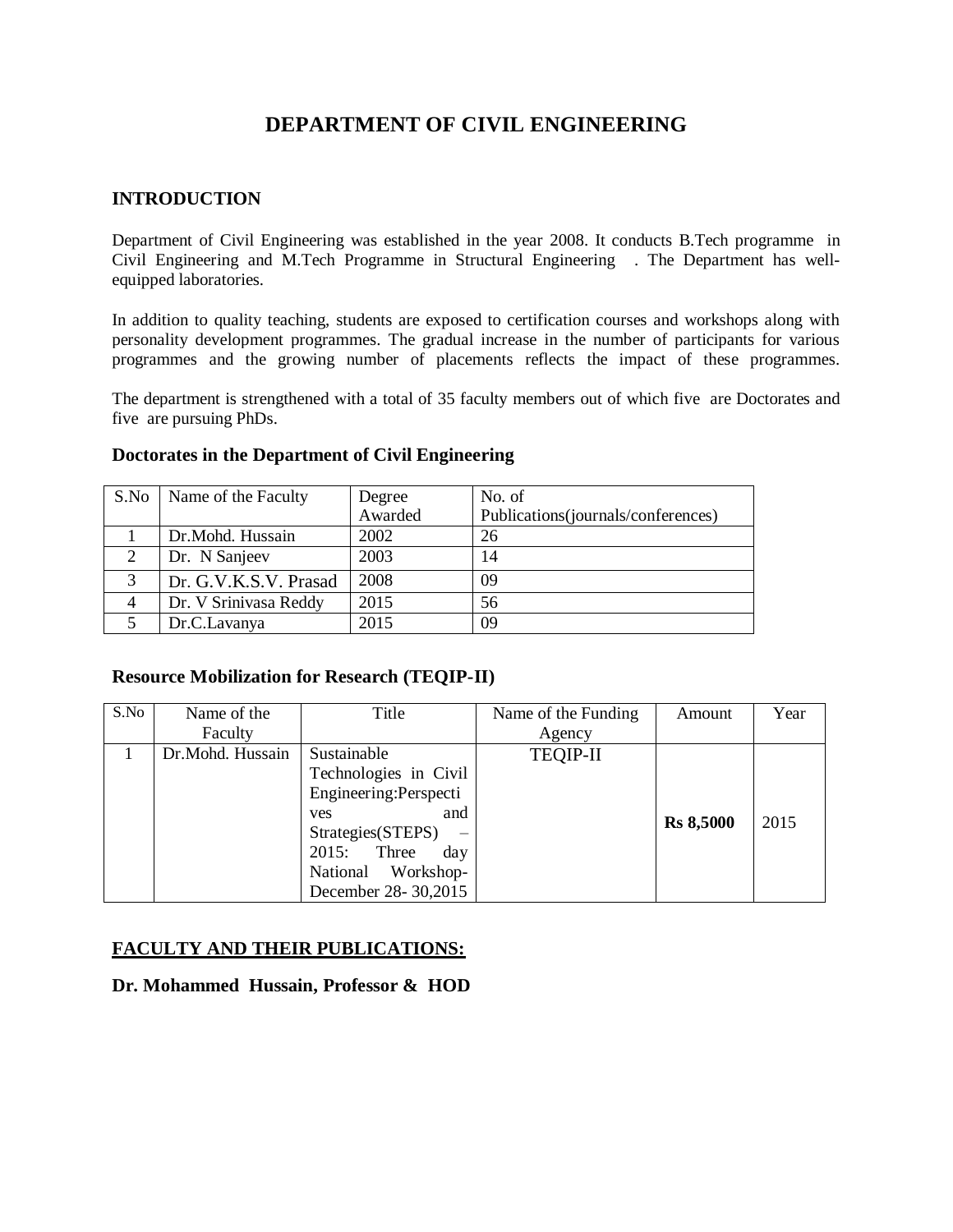**Qualifications: Ph.D** (Water Resources Engineering) (JNTUH- Hyderabad, 2002) **M.E** ( Hydromechanics and Water Management) (Osmania University, 1992) **PG Diploma in Design and Construction of Concrete Structures**(Annamalai University,2006) **Master of Human Resource Management** (Pondicherry University,2004) **B.Tech** (Civil Engineering) (National Institute of Technology,Warangal, 1983).

#### **Experience:** 29 years

**Research Interest:** Water Resources Engineering, Irrigation Engineering and Management, Groundwater and Surfacewater Conjunctive Use Management, Hydrometry, Rainwater Harvesting, Capacity building of water managers and water users in the area of Irrigation Management, Participatory Irrigation Management (PIM),Concrete Bridge Engineering, Concrete structures particularly - Buildings and Hydraulic Structures.



#### **Journal Publications/ Conference Proceedings:** 26

#### **Journal publications (year wise descending order)**

#### **National publications:**

1. S.Bahauddin and Mohd.Hussain (1995), "Optimal surface irrigation under conditions of limited water supply – A case study in Sriram Sagar Project", Journal of Indian Water Resources Society, Vol. 1, No. 2, PP.25-29,ISSN 0970 -6984.

#### **Conference Proceedings (year wise descending order)**

### **International Conferences:**

1. Dr.Mohammed Hussain(2014),"Planning and Implementation of operation plans of Irrigation projects to increase water use efficiency: A case study in India",Paper presented in the International conference on " Modeling Tools for Sustainable Water Resource Management", organized by the Department of Civil Engineering , Indian Institute of Technology(IIT),Hyderabad from 26-29 December,2014

2. Dr.Mohammed Hussain(2014), "Capacity Building of water resource managers and users by developing **S.E.L.F. Renewal Quotient** in Participatory Irrigation Management",Paper presented in the International conference on "HYDROLOGY AND WATERSHED MANAGEMENT",organized by Centre for Water Resources of Institute of Science and Technology(IST) of JNTUH from 29 October to I November 2014.

3. Dr.Mohammed Hussain(2014) as Coauthor,"Optimal wastewater reuse planning for irrigation and studies on the quality of soil and water:A case study in Musi River corridor near Hyderabad", Paper presented as coauthor in the International conference on "HYDROLOGY AND WATERSHED MANAGEMENT",organized by Centre for Water Resources of Institute of Science and Technology(IST) of JNTUH from 29 October to I November 2014.

4. Dr.Mohammed Hussain (2013),"Sustainable Practices of Engineering Management in Irrigation Projects to increase water use efficiency :A case study in India", Paper submitted in the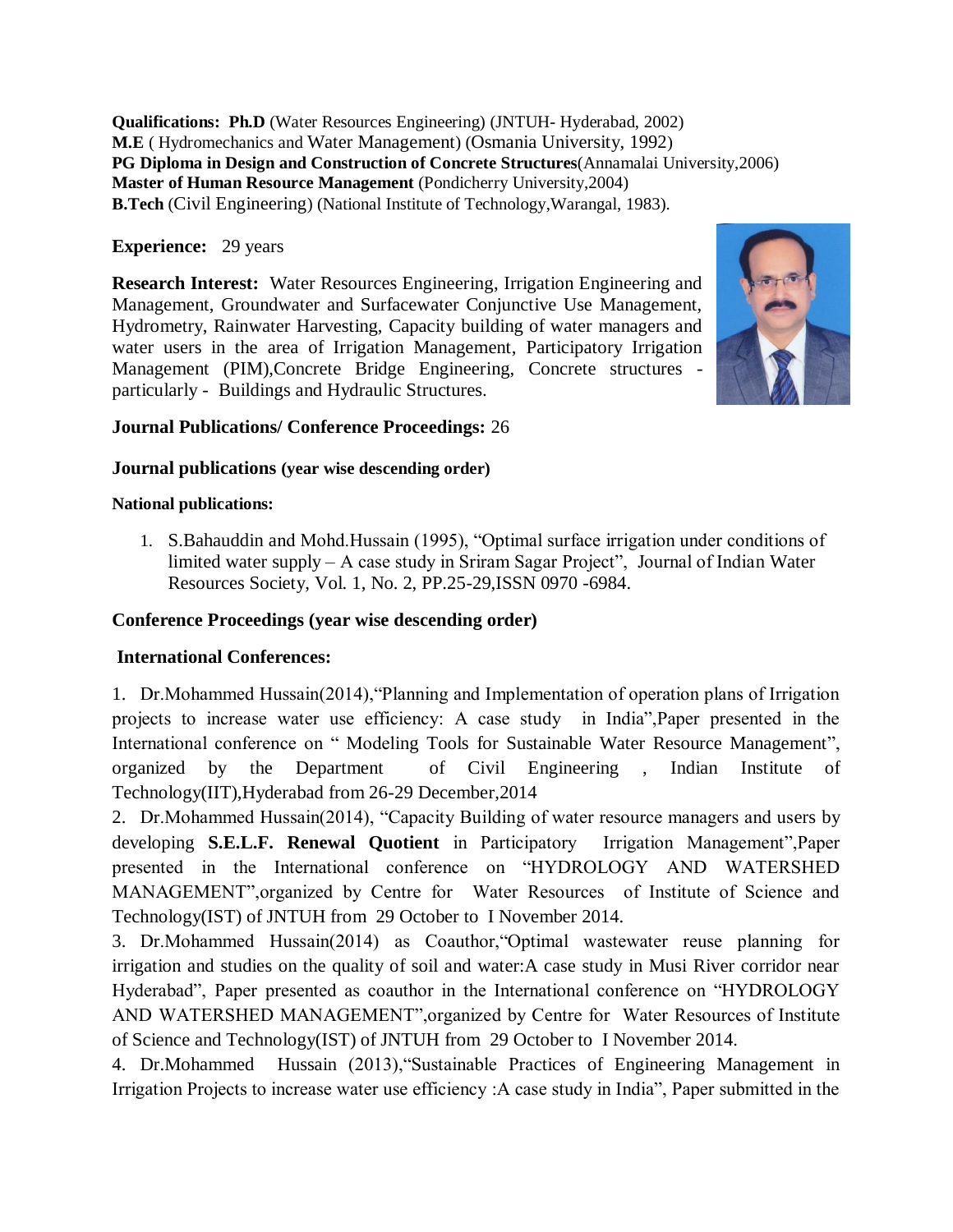International Conference INDIA WATER WEEK 2013 by Ministry of Water Resources , Government of India from 8-12 April,2013 at Vigyan Bhavan, NewDelhi

5. Dr.Mohammed Hussain(2013), "Capacity building of water resource managers and users by developing D.E.E.P.-A.C.C.E.S.S. implementation Quotient of daily life skills for sustainable participatory irrigation management ",Paper submitted in the International Conference INDIA WATER WEEK 2013 by Ministry of Water Resources , Government of India from 8-12 April,2013 at Vigyan Bhavan,NewDelhi

6. Dr.Mohammed Hussain(2010), "Universal B.E.S.T. Intuitive Leadership Wisdom model of "Mindfulness attention"- Paper presented in the "International Conference on Hydrology and Watershed Management",February,3-6,2010 by Jawaharlal Nehru Technological University,Hyderabad

7. Dr.Mohammed Hussain (2010),"Basic tools for integrated water resources management for sustainable crop production : Case studies in Andhra Pradesh state of India" Paper presented in the "International Conference on Hydrology and Watershed Management",February,3-6,2010 by Jawaharlal Nehru Technological University, Hyderabad.

8. Dr.Mohammed Hussain(2006), "Capacity Building of water resource managers by developing M.A.A.T.R.U.S.H.R.I. Enlightenment Quotient in the successful implementation of Participatory management of water resources towards sustainable development", Paper presented in the "International Conference on Hydrology and Watershed Management", December 5-8,2006 by Jawaharlal Nehru Technological University, Hyderabad – ISBN :81 – 7800 -138 -1,Vol II,Pages 1175 -1190

9. Dr.Mohammed Hussain(2006), "Multidisciplinary Diagnostic Analysis (M.D.A.) Annual Reports , Design Operation Plans (D.O.P), Seasonal Operation Plans (S.O.P) and Actual Implementation of Approved Seasonal Operation Plans (A.O.P) as basic tools for Integrated Water Resources Management for sustainable crop production in irrigation projects: Case Studies in AndhraPradesh of India", Paper presented in the "International Conference on Hydrology and Watershed Management",December 5-8, 2006 by Jawaharlal Nehru Technological University ,Hyderabad-ISBN 978 - 81-7800 -224- 8 ,Volume II ,Pages 817 -827

10. Dr.Mohammed Hussain (2004), " Impact of Transactional Analysis in my daily life – Confession of an Engineer " – Paper presented in the International Transactional Analysis Conference at Bangalore from July 28 to August 1 ,2004 ( HRD topic)

11. Dr.Mohammed Hussain(2002), "A simple conjunctive water use model to monitor the groundwater table in waterlogged areas of irrigation project command areas"- Paper presented in the International conference on "Hydrology and watershed Management" December, 18-20, 2002 organised by the Centre for Water resources, IPGSR, JNTU, Hyderabad.

12. Dr. Mohammed Hussain (2002)," Capacity Building of Water Users Associations in Andhra Pradesh in India : Certain Observations" - Paper presented in the International conference on "Hydrology and watershed Management" December, 18-20, 2002, Organised by the Centre for Water resources, IPGSR, JNTU, Hyderabad.(HRD topic)

#### **National conferences:**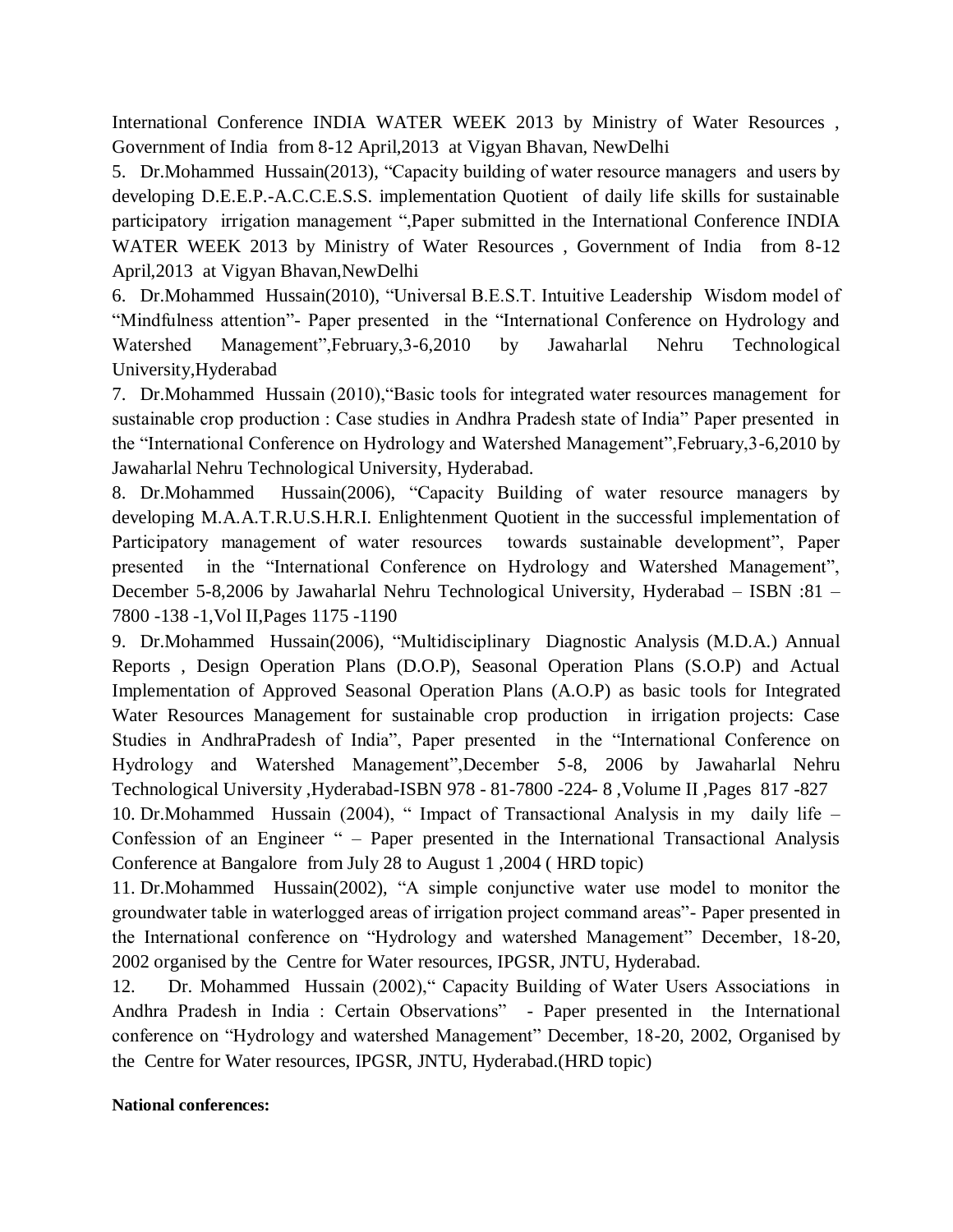1. Dr.Mohammed Hussain (2012),"Capacity building of water resource managers in Participatory Irrigation Management", Paper submitted in one day national seminar on "Sustainable Technologies in Civil Engineering:Perspectives and Strategies(STEPS-2012) on 19th December,2012

2. Dr.Mohammed Hussain (2012),"Preliminary aspects of selfless-innerself-centred S.P.R.Y. Living Unlearning and Learning Practice Model in the present new minute for sustainable natural resource management", Paper submitted in one day national seminar on "Sustainable Technologies in Civil Engineering: Perspectives and Strategies (STEPS-2012) on 19<sup>th</sup> December,2012

3. Dr.Mohammed Hussain(2012), "Sustainable Management Practices in Irrigation Projects", Paper submitted in one day national seminar on "Sustainable Technologies in Civil Engineering:Perspectives and Strategies(STEPS-2012) on 19th December,2012

4. Dr.Mohammed Hussain(2011), "Preliminary aspects of universal APT self-facing Environmental Communication and Leadership Wisdom Model ",Paper submitted in one day national seminar on "Sustainable Technologies in Civil Engineering:Perspectives and Strategies(STEPS-2011) on  $17<sup>th</sup>$  December, 2011

5. Dr.Mohammed Hussain (2011),"Practices for the sustainability of quality and quantity of water resources", Paper submitted in one day national seminar on "Sustainable Technologies in Civil Engineering: Perspectives and Strategies (STEPS-2011) on  $17<sup>th</sup>$  December, 2011

6. Dr.Mohammed Hussain(2005), "Engineering Management Practices for the sustainability of quality and quantity of water resources in  $21<sup>st</sup>$  Century" – Paper presented in the national seminar on " Sustainable Technologies in Civil and Mechanical Engineering",28-30July 2005, Muffakhamjah College of Engineering and Technology , Hyderabad.

7. Dr.Mohammed Hussain(1999), "Water Resources and Hydrological Problems in Krishna and Godavari Basins", One day Brain Storming session on Hydrological and Water Resource Problems in Godavari and Krishna Basins,sponsored by Indian National Committee on Hydrology, Roorkee and organised by Andhra Pradesh Engineering Research Laboratories (APERL), Hyderabad April 23, 1999.

8. Dr.Mohammed Hussain (1998),"Conjunctive Water Use Management in the Command Areas of irrigation Projects in Andhra Pradesh," Young Scientists Convention, organised by Andhra Pradesh Akademi of Sciences, Hyderabad 24<sup>th</sup> -25<sup>th</sup> July 1998.

9. Dr.Mohammed Hussain(1994), "A review of certain simulation models for effective on-farm water management in the waterlogged command areas of India", National Seminar on Waterlogging, Drainage and Salinity in Irrigation Commands at WALAMTARI, Hyderabad, December 28-29, 1994.

10. Dr.Mohammed Hussain(1994), "Management Information Systems (MIS) for drainage in the Irrigation Command Areas of India", National Seminar on Water logging, Drainage and Salinity in Irrigation Commands at WALAMTARI, Hyderabad, December 28-29, 1994.

11. Dr.Mohammed Hussain (1993),"Developing perceptual skills of Irrigation Scheme Managers in Conflict Resolution in Social and Psycho-biological Perspective", National Seminar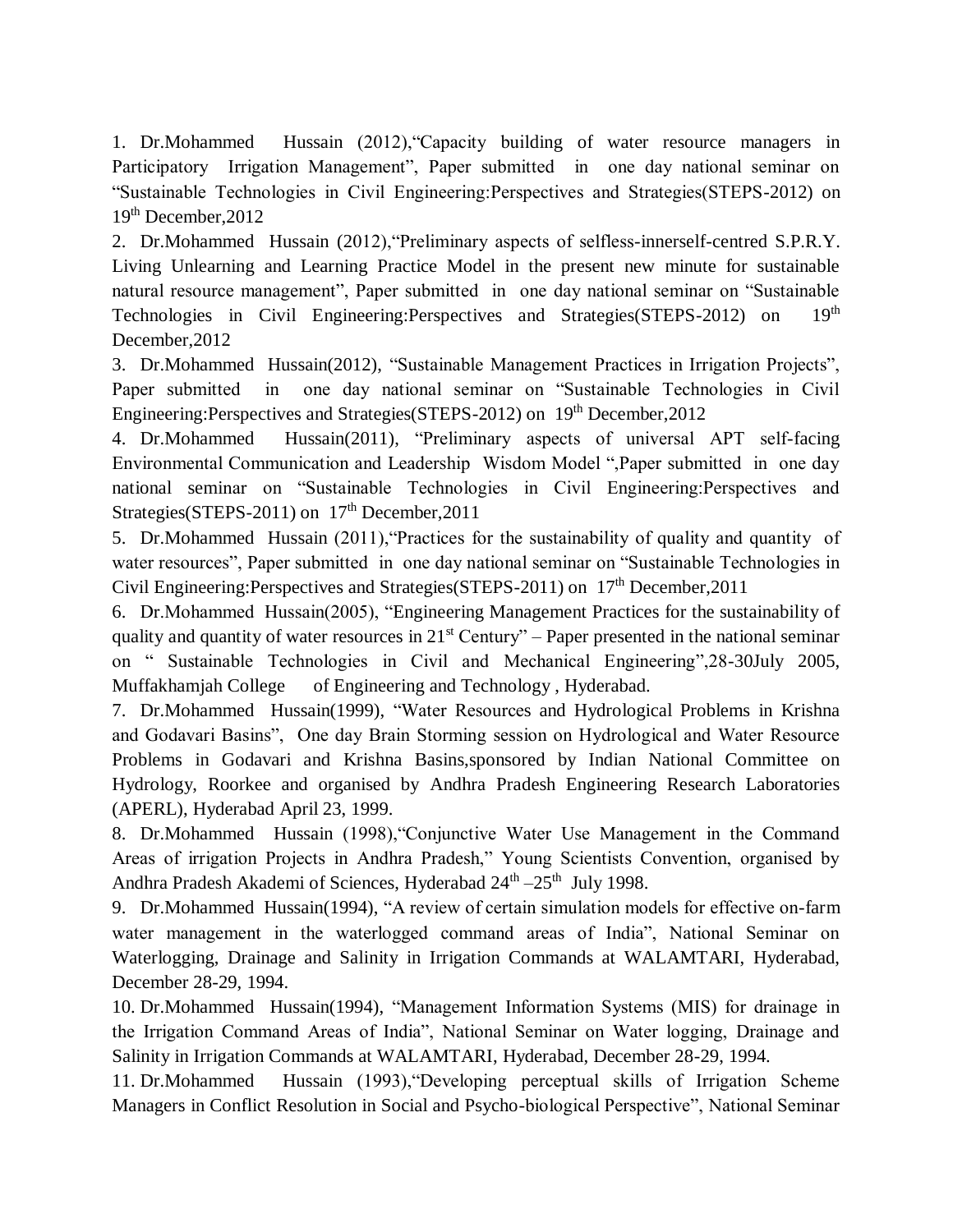on Human Resource Development in Irrigation Management at WALAMTARI, Hyderabad, September 3-4, 1993.(HRD topic)

12. Dr.Mohammed Hussain(1993), "Developing Delegation Skills of Irrigation Scheme Managers", National Seminar on Human Resource Development in Irrigation Management at WALAMTARI, Hyderabad, September 3-4, 1993. (HRD topic)

13. Dr.Mohammed Hussain(1993), "Design Operation Plan (DOP) as a basic management tool for operation of irrigation schemes – A case study of Thandava Medium Irrigation Project in Andhra Pradesh," Second National symposium on Irrigation Management at WALAMTARI, Hyderabad from December 17-18, 1993.

#### **Dr. G.V.K.S.V. Prasad, Professor**

**Qualifications: Ph.D** (Civil Engineering) (NIT, Warangal, 2008), **M.Tech** (Environmental Sci. & Engg.) (IIT, Mumbai, 1989), **B.E.** (Civil Engineering) (Andhra Univ, 1987).

**Experience: 28** years

**Research Interest:** Water Distribution system design optimization. Water and Wastewater treatment, solid waste management.

**Journal Publications/ Conference Proceedings:** 12

**Books published: Nil**

#### **Journal publications**

#### **International publications:**

1. "Equity in Water Supply in Intermittent Water Distribution Networks" *Water and Environment Journal*, (ISSN:1747-6585), *December 2013*.

### **Conference Proceedings**

### **International Conferences:**

1. "Water conservation through pricing – A case study" paper presented at  $8<sup>th</sup>$  International Perspective on water resources and the environment(IPWE2016) organized by American Society of civil Engineers (ASCE) and EWRI 4<sup>th</sup>-6<sup>th</sup> Jan 2016, Colombo, Srilanka.

2. "Reliability of Drinking water Distribution Systems" Paper presented at International Conference on Public Private Partnership in Water Sector organized by IWWA- Nagpur in November 2006.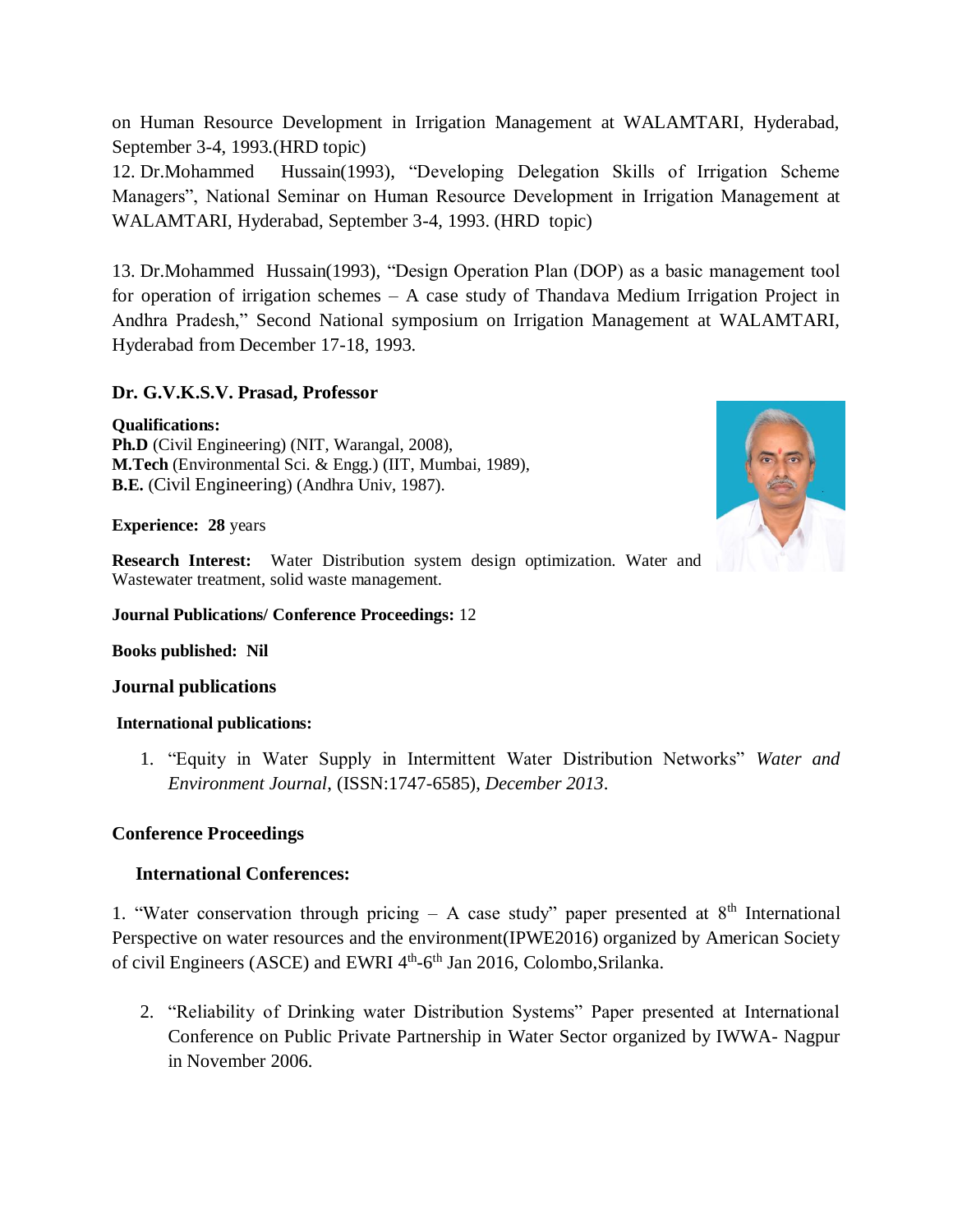3. "Assessment of Variations in Nodal demand Satisfaction of Water Distribution Networks." p**resented at 31st IAHR Congress held in September 2005 at Seoul, Korea**.

4. "Performance Evaluation of Water Distribution Systems Under Deficit Conditions" presented at **International Conference on Advanced Modeling Techniques for Sustainable Management of Water Resources**" Organized by NIT, Warangal during 28<sup>th</sup>-30<sup>th</sup> January 2004.

### **National conferences:**

1."Remedial measures for drinking water shortage and urban flooding" paper presented at Indian Water Week 2016, organized by min of water resources, Govt. of India 4<sup>th</sup> -8<sup>th</sup> April 2016, New Delhi .

2. "Education System for make in India" paper presented at 30t Indian Engineering congress held at Guwahati 19<sup>th</sup>-20<sup>th</sup> Dec2015.

3. "Optimal Design of Water Distribution Network for Equity in Water supply" paper accepted for presentation at National Conference on Sustainable Water Resources Management and Impact of Climate Change- held at BITS Pilani Hyderabad campus March 5-6, 2010.

4. "Effect of metering on water Consumption – a case study" presented at the  $32<sup>nd</sup>$  Annual convention of Indian Water Works Association held at Bhopal during 22-24<sup>th</sup> April 2002.

5. "Strategies for in-plant minimization of industrial pollution" presented at National Seminar on Environmental Conservation and Management held at GITAM, Visakhapatnam, during 7-8<sup>th</sup> March 1996.

6."Upgrading existing biological treatment facilities using Powdered Activated Carbon" presented at National Seminar on Environmental Conservation and Management held at GITAM, Visakhapatnam, during 7-8<sup>th</sup> March 1996.

7."Contact Stabilization process for industrial waste treatment – some applications" paper presented at National Seminar on Industrial Pollution Control held at IIT Mumbai during 8-9<sup>th</sup> June 1989.

#### **Dr. V Mallikarjuna Reddy, Associate Professor**

**Qualifications: Ph.D** (Civil Engineering from J.N.T.U Hyderabad ) **M.Tech** (Structural Engineering) (JNTU- Hyderabad, 2008),

**Experience: 30** years **Research Interest:** Concrete Technology.

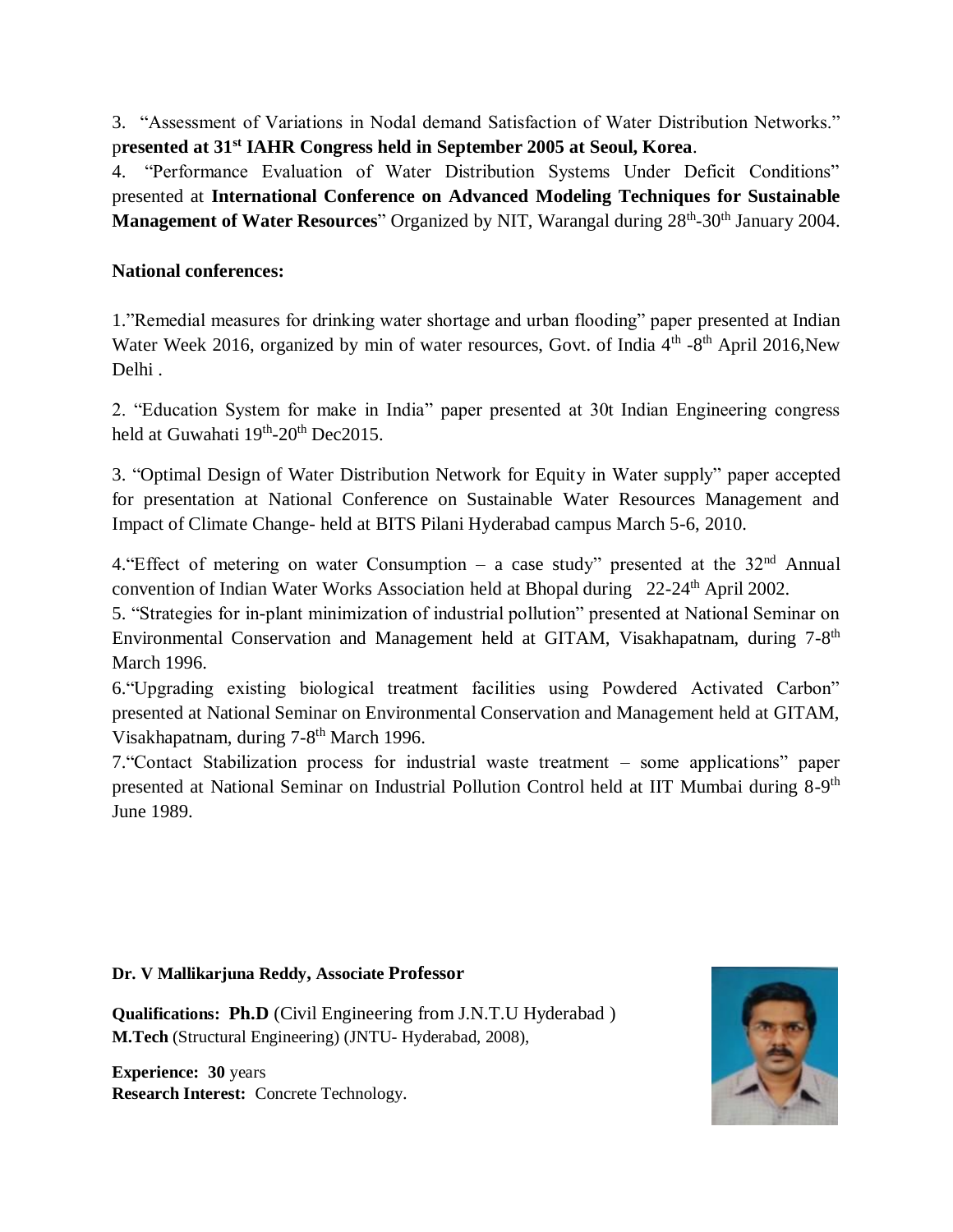#### **Journal Publications/ Conference Proceedings:** 11 **Journal publications (year wise descending order)**

#### **International publications:**

1. **V. Mallikarjuna Reddy**, Dr. M. V. Seshagiri Rao, P. Srilakshmi and E.Srinivas (2014), "Effect of w/c ratio on workability and mechanical properties of high strength Self Compacting Concrete with fly ash and Micro Silica as admixtures.(M70 grade)", IOSR journal of Mechanical ans Civil engineering(IOSR-JMCE), e-ISSN:2278-1684,p-ISSN:2320-334X, Volume11, issue 5 Ver.VI(Sep.- Oct.2014) PP 15-21.

2. **V. Mallikarjuna Reddy**, Dr. M. V. Seshagiri Rao, P. Srilakshmi and P. Sateesh Kumar ( 2013), "Effect of w/c ratio on workability and mechanical properties of high strength Self Compacting Concrete(M70 grade)" International Journal of Engineering Research and Development, e-ISSN: 2278- 067X p-ISSN:2278-800X Volume 7 Issue-1 pp 06-13.

3. **V. Mallikarjuna Reddy** and Dr. M. V. Seshagiri Rao,Effect of packing Factor on work ability and mechanical properties of High Strength self compacting concert (M70 gread ) Fly Afh and micro celika as filler material, puublishhed in International Journal of Civil Engineering Publications ISSN:22492:426X.vol.3 Nov 5<sup>th</sup> 2013.PP:73-80.

#### **National Publications:**

**1. Dr.M.V.** Seshagiri Rao, **V. Mallikarjuna Reddy and Dr.V.Srinivasa Reddy 2015. Comparision of thermal conductivity of high Strength self compacting concrete with high strength vibrated concrete . Published in 78th Annual Technical Number published by the of Engineers India, oct 26. PP:1-6.** 

### **Conference Proceedings (year wise descending order)**

**International Conferences:**

**1. V. Mallikarjuna Reddy** and Dr. M. V. Seshagiri Rao (2015), "Performance of High strength Self Compacting Concrete (M70 grade) exposed to elevated temperatures". UKIERI Concrete Congress at JALANDHAR NIT, Nov. 2 -5, 2015. (Paper accepted).

2. **V. Mallikarjuna Reddy** and Dr. M. V. Seshagiri Rao (2015), "Comparative study on the effect of Packing Factor on workability and mechanical properties of high strength Self Compacting Concrete (M70 grade) with different mineral admixtures", NASHIK, Maharashtra , July 2-4,2015. (Paper accepted).

3. **V. Mallikarjuna Reddy** and Dr. M. V. Seshagiri Rao (2014), "CHARACTERISTICS OF TRIPLE BLENDED HIGH STRENGTH SELF COMPACTING CONCRETE (M70 GRADE", Two Day International Conference on "PROFESSIONAL ENGINEERS: CHALLENGES IN DISASTER MANAGEMENT(ICPECDM-2014)" 18 –19 December, 2014 at GITAM ,VIZAG-AP.

4. **V. Mallikarjuna Reddy** and Dr. M. V. Seshagiri Rao (2014), "Comparative study on the effect of w/c ratio on workability and mechanical properties of high strength Self Compacting Concrete (M70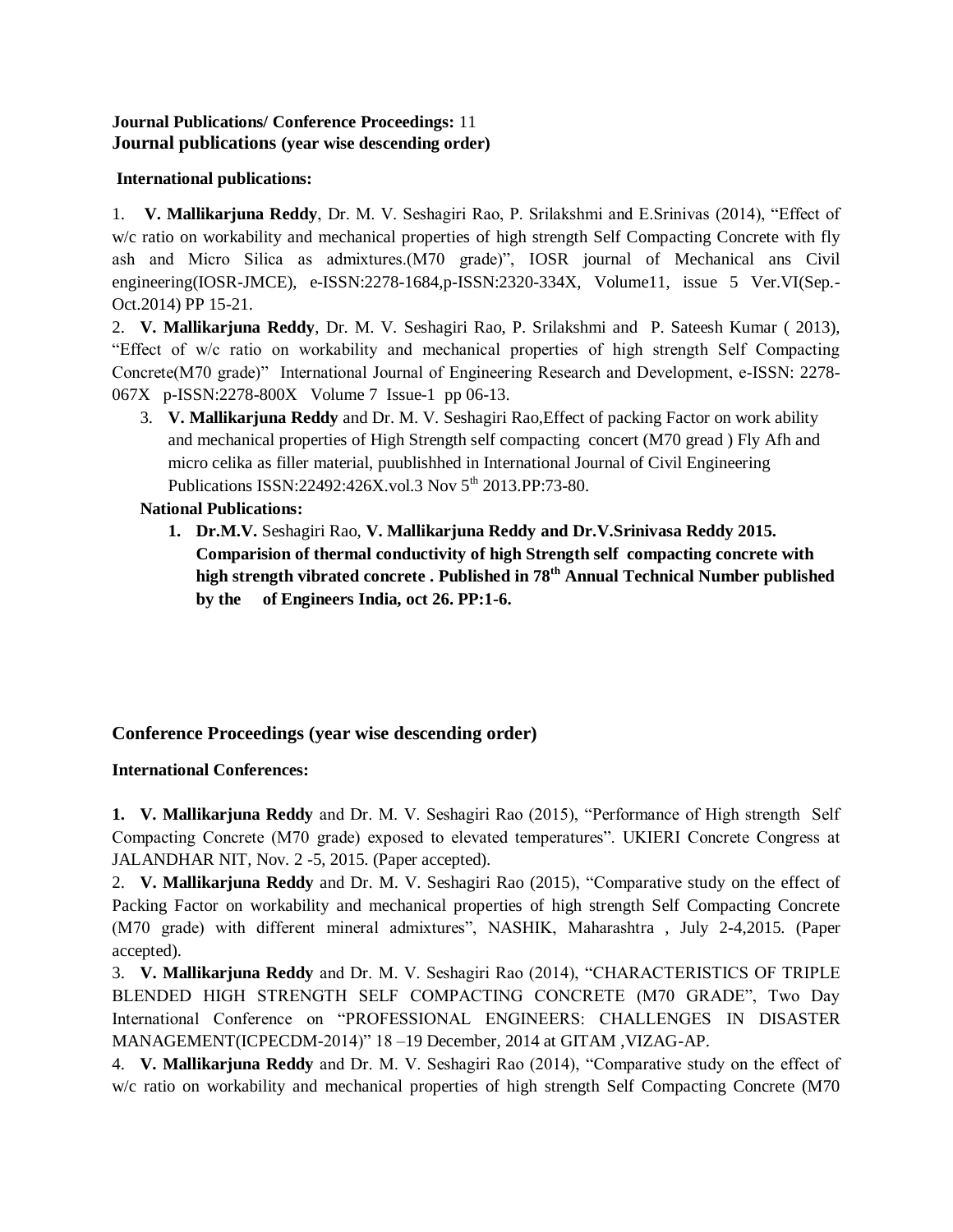grade) with different mineral admixtures", NASHIK, Maharashtra. Paper is published in ELSEVIER. ISBN No:978-93-5107-222-5, Date:28-30 March 2014.

5. **V. Mallikarjuna Reddy**, N. Ramanjaneyulu and Dr. M. V. Seshagiri Rao (2014), "Effect of PACKING FACTOR on workability and mechanical properties of Self Compacting Concrete OF M70 grade with GGBS and Micro Silica as filler material", Proceedings of International conference on Emerging Trends in Civil Engineering, VNRVJIET, Hyderabad , ISBN: 978-7800-294-1(HB) Page No:192-198

6. **V. Mallikarjuna Reddy**, Dr. M. V. Seshagiri Rao, P. Srilakshmi and K. Venkateswarlu (2013), "Effect of PACKING FACTOR on workability and mechanical properties of Self Compacting Concrete of M70 grade with Fly Ash and Micro Silica as filler material", International Journal of Civil Engineering and Applications, JNU, NEW DELHI,ISSN:2249-426X Volume 3 Issue-5 Page No:73-80

### **National Conferences:**

**1. V. Mallikarjuna Reddy** and Dr. M. V. Seshagiri Rao (2014), "CHARACTERISTICS OF TRIPLE BLENDED HIGH STRENGTH SELF COMPACTING CONCRETE (M70 GRADE", Two Day National Conference on "RECENT RESEARCH ADVANCES IN CIVIL ENGINEERING (RRACE  $-2014$ )  $7-8$  November, 2014 at OU Campus, Hyderabad.

**GVV Satyanarayana, Associate Professor**

**Qualifications: Ph.D** (Civil Engineering from J.N.T.U Hyderabad (Pursuing) **M.Tech** .,(Structural Engineering) (JNTU- Hyderabad, 2008),

**Experience: 26** years **Research interest:** Concrete Technology. **Journal Publications/Conference Proceedings: 06**



**Journal publications (year wise descending order)**

# **International publications:**

1. **G V V Satyanarayana and Dr.N.R.Dakshina Murthy** (2013), "Behaviour of Blended Mortars under Acid Environment", The IUP Journal of Structural Engineering, Vol. VI, No.2, pp.26-37.

# **National publications:**

- 1. **G V V Satyanarayana, Dr.N.R.Dakshina Murthy** & **Dr.M.V.Seshagiri Rao** (2015), " Studies on Response of Two way Blended Cement Concrete Slabs under Impact Load" ICI journal, vol 16, No.1 April-June 2015,PP 7-12.
- 2. **G V V Satyanarayana, Dr.N.R.Dakshina Murthy** & **Dr.M.V.Seshagiri Rao** (2015), "Studies on Energy absorption capacity of Two way slabs with Bleded Pozzolonic concretes subjected to Flexure" ICJ vol 89 No.8,August 2015, PP.54-63.
- 3. "Punching shear strength of two way slab specimens: A comparison with Internal codes",ICI Journal, April-June 2016 Vol:17,No.1, PP. 15-21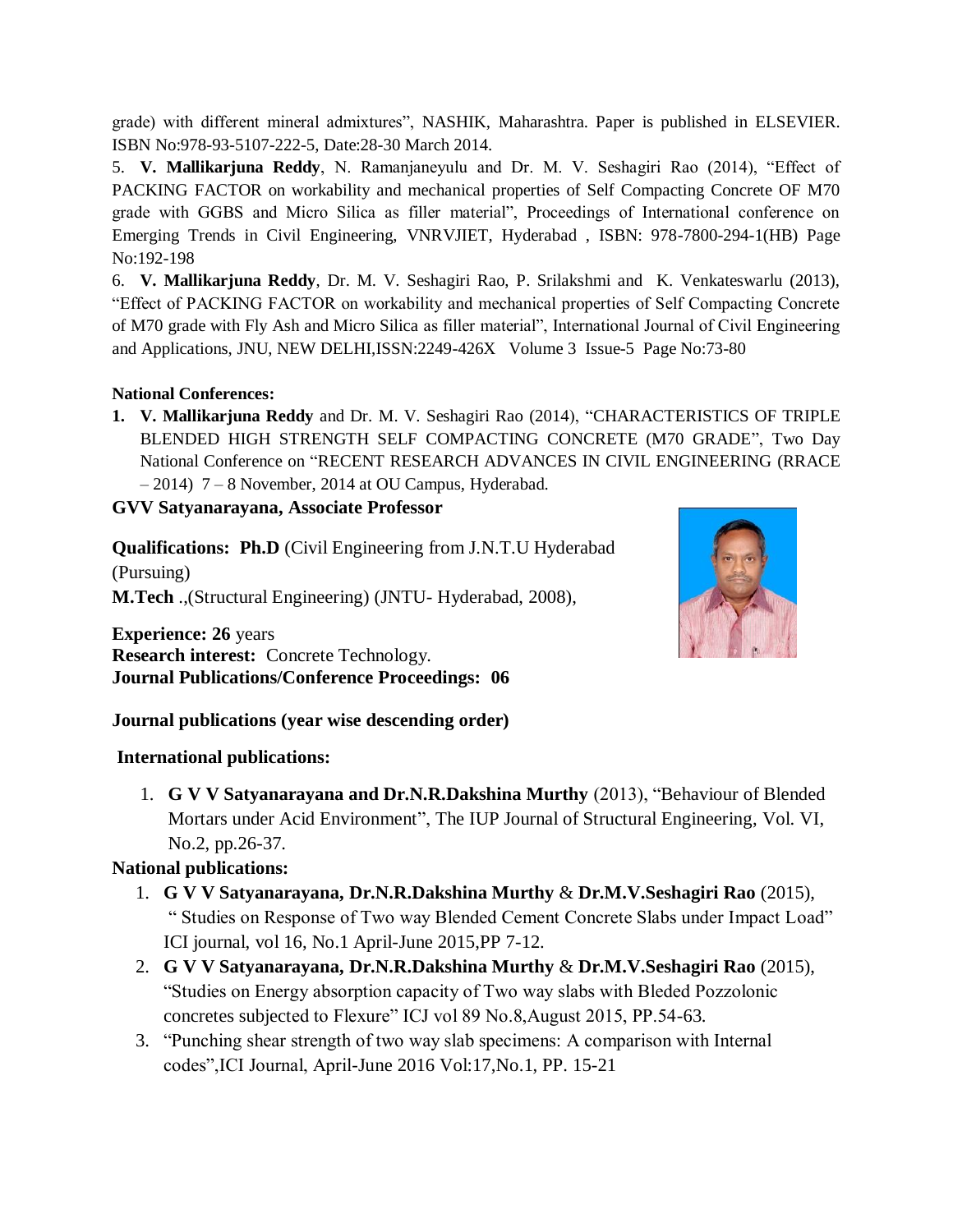4. "Studies on punching shear resistance of two way slas specimens with partial replacement of cement by GGBS with different edge condition"(Accepted by Springer Journal).

**Conference Proceedings (year wise descending order)**

## **International Conference**

- 1. **G V V Satyanarayana, Dr.N.R.Dakshina Murthy** & **Dr.M.V.Seshagiri Rao** (2014), " Sustainable Studies on Energy absorption Capacity of Two way Slabs with Blended Concretes" ICSCI 2014, IIT Hyderabad( ASCE India section), October 2014.
- 2. "Punching shear strength on two way slab specimen. Comparison using IS and ACI codes" IC-ISE-2015,organized by university college of Engineering (A), Osmania University, Hyderabad, 14-16<sup>th</sup> Dec 2015, PP. 137-145.

**National Conferences:**

- 1. **G.V.V. Satyanarayana,** Dr.N.R.Dakshina Murthy and Dr.M.V.Seshagiri Rao (2013), "Behaviour of Two-way slabs under flexture", National seminar on Health Monitoring of Reinforced concrete structures for sustainability (HMRCS), KITS, Warangal.
- 2. **G V V Satyanarayana, Dr.N.R.Dakshina Murthy** & **Dr.M.V.Seshagiri Rao** (2014), " Behavioural Studies on Two way Slabs with Blended Concretes Under Flexural Loads" RRACE-2014, Osmania University, Hyderabad.

# **T.SRINIVAS Associate Professor**

**Qualifications:** Ph.D in Civil Engineering from JNTU Hyderabad (Pursuing) M.Tech (Structural Engineering) from JNTU Hyderabad B.E (Civil Engineering) from CBIT, affiliated to OU Hyderabad. **Experience:** 18 Years



**Research Interest:** Concrete technology, Special concrete, Structural analysis and design by using Civil Engineering Software applications.

# **Journal Publications/Conference Proceedings:** 02

Journal Publications:

1. T. Srinivas and N.V.Ramana Rao (2015), " A study on Flexural Behaviour of RCC Beams containing High Volume Fly Ash",IOSR Journal of Mechanical and Civil Engineering (IOSR-JMCE) e-ISSN:2278-1684:2320-334X, Volume 12 , Issue 4 Ver.II (July-August 2015),PP (in Press)

**Conference Proceedings National:**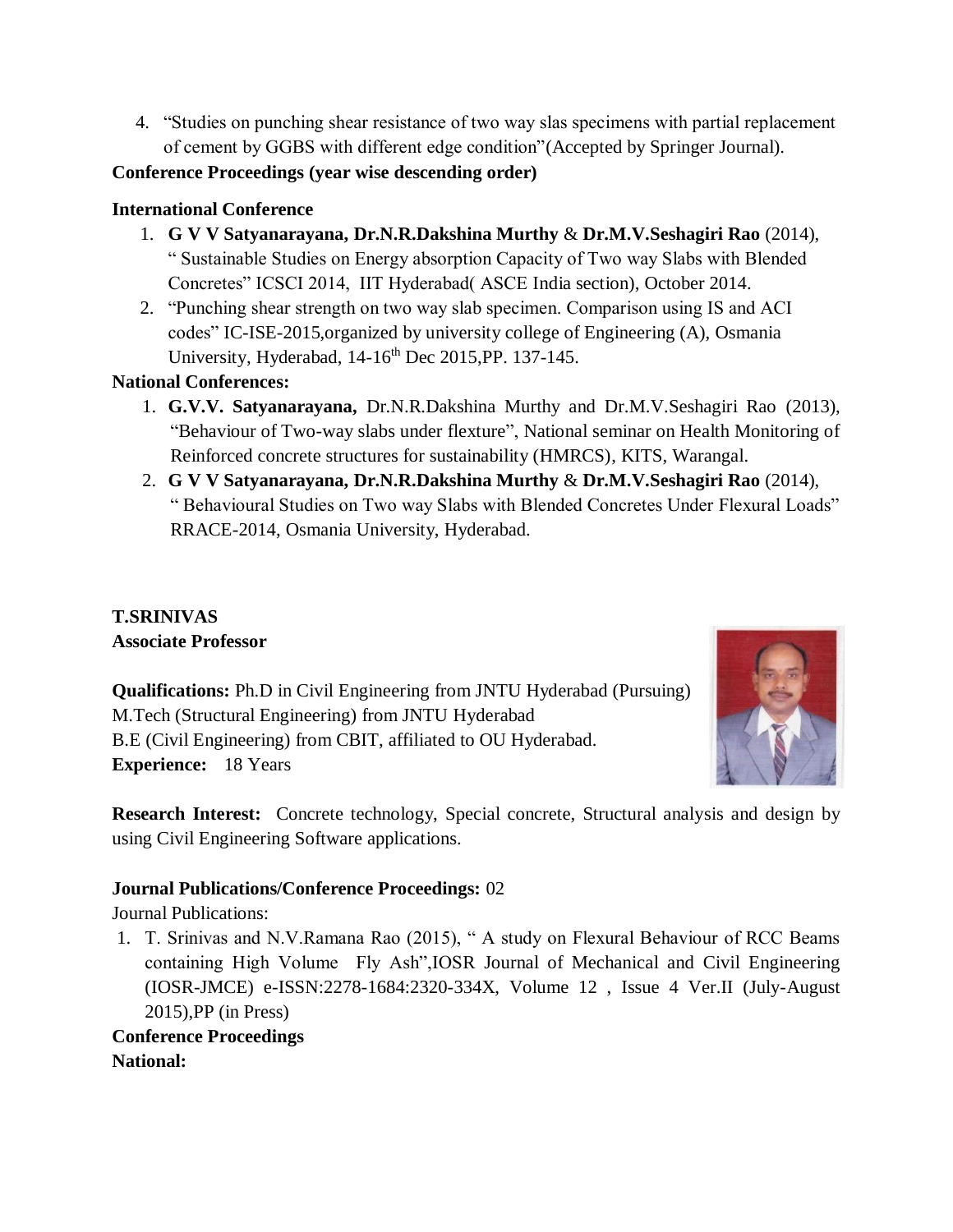1 T. Srinivas and N.V.Ramana Rao (2014), "Mechanical Properties and Cost Evaluation of Concrete with High Volume Fly Ash", National Conference On **Recent Research Advances in Civil Engineering ,**RRACE-2014, Osmania University Hyderabad, on 7 – 8 November, 2014, Proceeding pp: 366-370.

### **Dr. V Srinivasa Reddy, Professor**

**Qualifications: Ph.D** (Civil Engineering from J.N.T.U Hyderabad (2015) **M.Tech** (Structural Engineering from JNTU, Hyderabad (2002)) **B.Tech** (Civil Engineering from Acharya Nagarjuna University (1996))

### **Experience:**

Teaching Experience – 8 yrs Industry Experience-10 yrs



**Research interest:** Concrete technology, Special concretes, Rehabilitation and Retrofitting of structures, Civil Engineering Software applications.

**Subjects Taught (**B.Tech and M.Tech)**:** Engineering Mechanics, Surveying, Construction Management, Strength of Materials, Structural Analysis, Concrete Technology, Rehabilitation and retrofitting of structures, Structural Stability Analysis, Shells and Folded Plates, Finite Element Methods, Theory of Elasticity & Plasticity and Structural Dynamics.

### **Association with Professional Bodies**

- Life Member of Institute of Engineers (India) (MIE)M -146335-1
- Life Member of Indian Society for Technical Education (MISTE) LM 89941
- Life Member of Indian Concrete Institute (MICI) LM 10078
- Member of Universal Association of Civil, Structural And Environmental Engineers (UACSE) AM1005345
- Life member of American Concrete Institute (ACI) India Chapter (MACI)(LM.14.39)
- Institution of Engineers (India) Chartered Engineer (C Eng)

### **Journal Publications/Conference Proceedings:** 56

**Journal publications**

### **List of paper publications**

#### **Journals:**

### **International:**

1. M V Seshagiri Rao, **V Srinivasa Reddy**, V Chinni, "Studies on Pore Structure Characterization of Bacterial Concrete", International Journal of Engineering Research & Technology (IJERT), Vol. 3 Issue 11, November-2014, ISSN: 2278-0181, pp 564-570.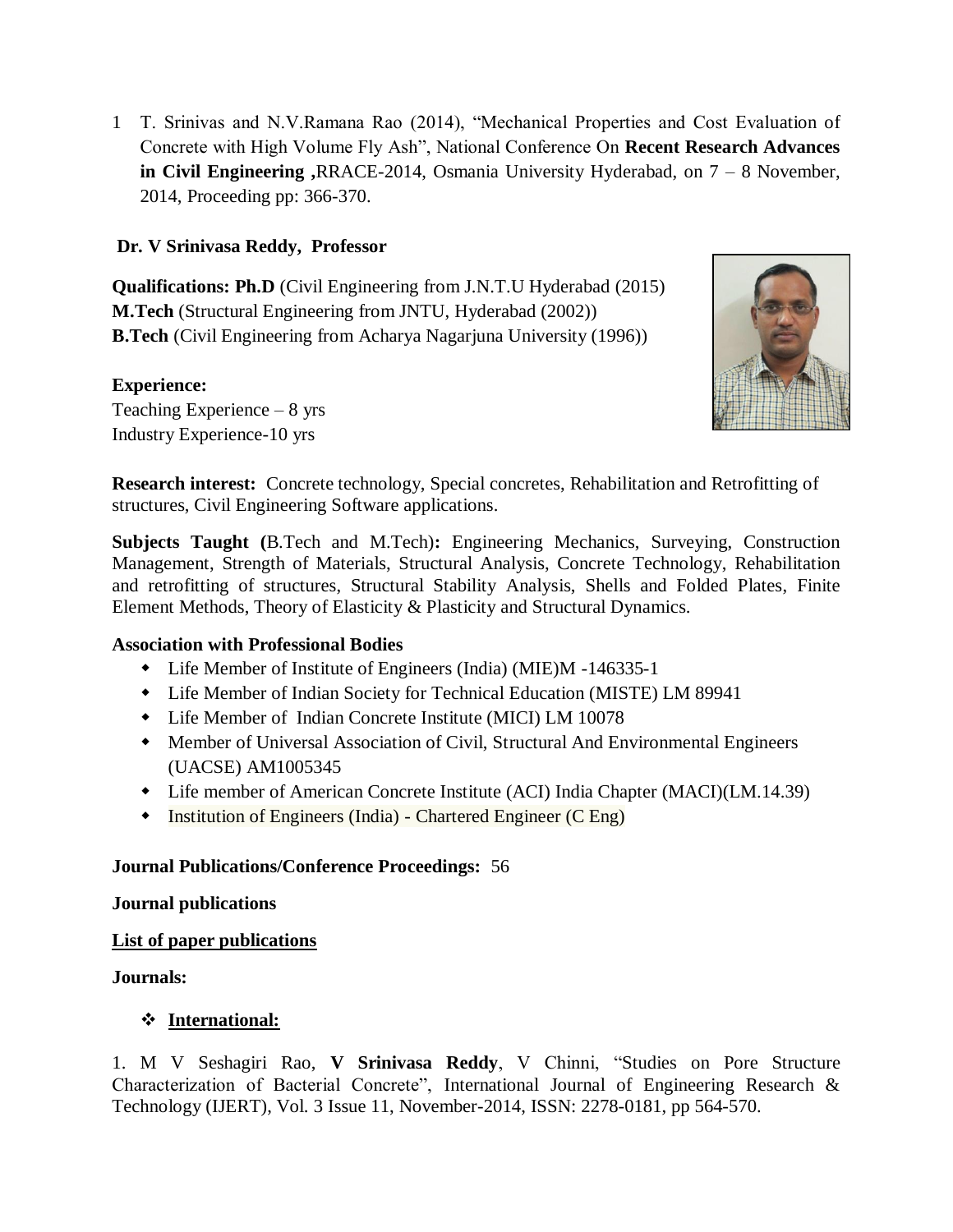2. M V Seshagiri Rao, **V Srinivasa Reddy,** "Flexural Behavior Of Bacteria Incorporated Reinforced Concrete Beams", International Journal of Engineering Research And Management (IJERM), Volume-1, Issue-1, April 2014 pp 12-18.

3. **V Srinivasa Reddy**, M V Seshagiri Rao And C H Sasikala - " Bio-Inspired Solutions for Durable Concrete ", International Journal Of Earth Sciences And Engineering , Special Issue Of 3-Day International Conference on Emerging Trends in Civil Engineering (ICETE-2014), 6th– 8th January, 2014 Organized by VNR Vignana Jyothi Institute of Engineering and Technology, Hyderabad, INDIA in Association with CAFET-INNOVA TECHNICAL SOCIETY, Hyderabad, INDIA, Scopus Journal Rating (SJR) *0.15* (2012); H-index: *2* (2012); CSIR-NISCAIR, INDIA Impact Factor *0.042* (2011), August 2014, Volume 07 No 04 , ISSN 0974-5904, P.P.575-581.

4. **V Srinivasa Reddy**, Jyothi Kunar K S, M V Seshagiri Rao, Ch sasikala (2013), "Studies on Permeability of Self-Healing Built-In Bacteria Concrete", International Journal of Recent Technology and Engineering (IJRTE), Volume-1, Issue-6, January 2013 119-125, ISSN: 2277- 3878

5. Suvarna Latha P, M V Seshagiri Rao, **V Srinivasa Reddy** (2013), "Feasibility Studies On Granulated Blast Furnace Slag As Cement And Sand Replacement", Engineering Sciences International Research Journal.

6. **V Srinivasa Reddy**, Sreenivasa Rao D, M V Seshagiri Rao, Rahul K (2013), "Studies on Bacterial Concrete Exposed to Elevated Temperatures and Thermal Cycles", Engineering Science and Technology: An International Journal (ESTIJ), Vol. 3, No.1, 126-135, ISSN: 2250- 3498

7. **V Srinivasa Reddy**, Sreenivasa Rao D, M V Seshagiri Rao, Ch sasikala (2013), "Permeation Properties of Bacterial Concrete", IOSR Journal of Mechanical and Civil Engineering (IOSR-JMCE) , March 2013 Issue ,08-16,ISSN: 2278-1864

8. Suvarna Latha K, M V Seshagiri Rao, **V Srinivasa Reddy** (2012). "Estimation of GGBS and HVFA Strength Efficiencies in Concrete with Age", International Journal of Engineering and Advanced Technology (IJEAT),Volume-2, Issue-2,221-225, ISSN: 2249 – 8958

9. **V Srinivasa Reddy**, Achytha Sathya K, M V Seshagiri Rao, Ch sasikala , (2012)."A biological approach to enhance strength and Durability in concrete structures", International Journal of Advances in Engineering & Technology, Vol. 4, Issue 2,392-399, ISSN: 2231-1963

10. **V Srinivasa Reddy**, Raja ratnam V, M V Seshagiri Rao, Ch sasikala (2013), Mathematical Model for Predicting Stress Strain Behaviour of Bacterial Concrete", International Journal of Engineering Research and Development, Volume 5, Issue 11, 21-29,e-ISSN: 2278-067X, p-ISSN: 2278-800X

11. **V Srinivasa Reddy**, S Sunil Pratap Reddy, M V Seshagiri Rao, Ch sasikala, (2011). "Strength Enhancement Of Cement Mortar Using Microorganisms - An Experimental Study", International Journal of Earth Sciences and Engineering, Volume 04, N0 06, Spl October 2011, 933-936 ,ISSN no: 0974-5904

### **National:**

1. M V Seshagiri Rao, **V Srinivasa Reddy**, P Lavanya Prabha , "Development And Applications Of Reactive Powder Concrete", Tech Mantra – Technical magazine of The RAMCO Cements limited, Vol . II No.3 (2014), pp 06-15

2. **V Srinivasa Reddy**, M V Seshagiri Rao, Ch sasikala (2013), "Bioengineered Concrete - A Sustainable Self-Healing Construction Material", *Research Journal of Engineering Sciences*, Vol. 2(6), 45-51,ISSN 2278 – 9472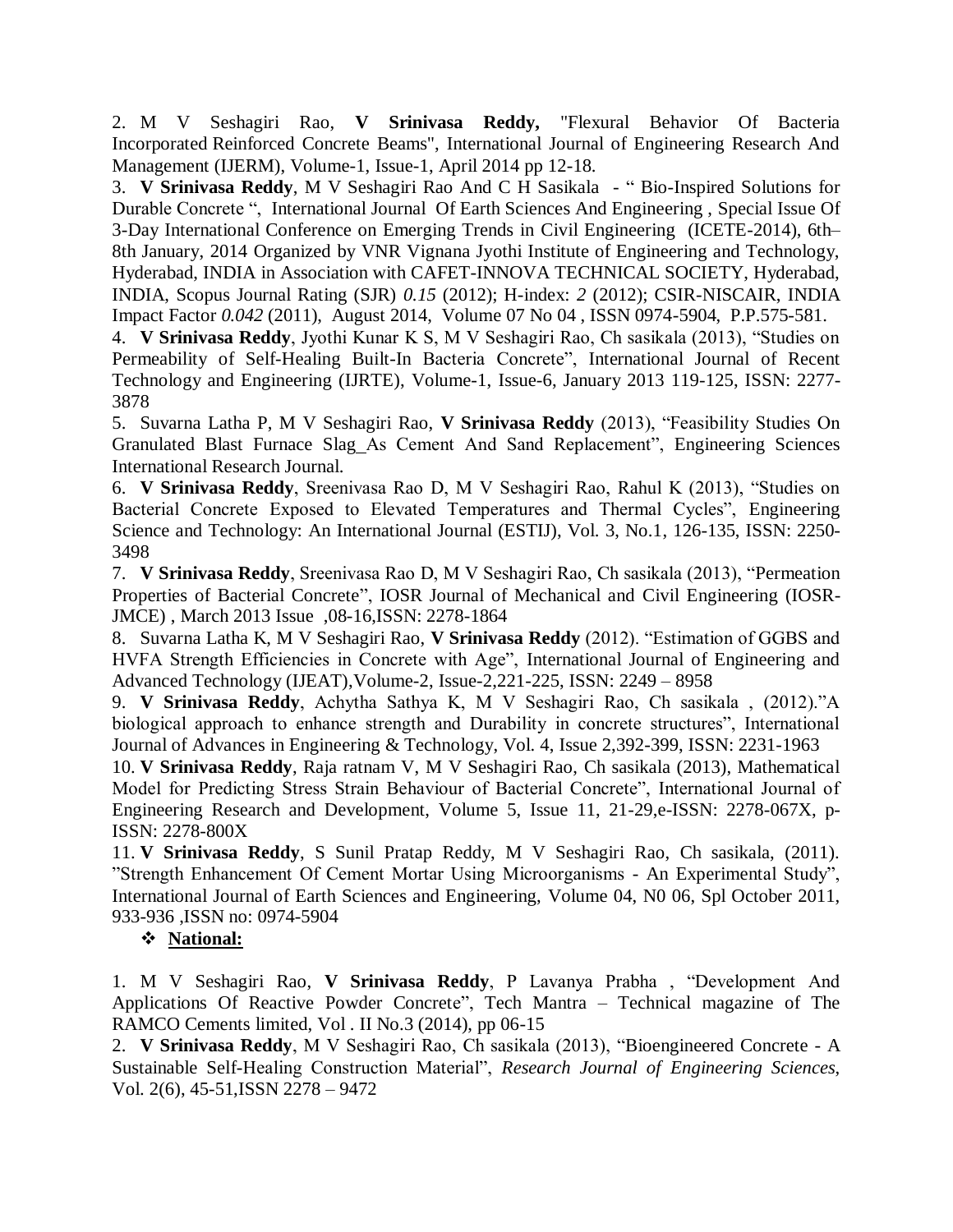3. **V Srinivasa Reddy**, M V Seshagiri Rao, Ch sasikala (2013), Quantification and Characterization of CaCO<sub>3</sub> Precipitation by Bacillus Subtilis JC3 in Bacterial Concrete", Indian Concrete Institute Journal, Oct-Dec 2013, 25-27

4. **V Srinivasa Reddy**, M V Seshagiri Rao, Ch sasikala (2012), "The biological approach to enhance durability in concrete structures", Journal of Biotechnology and Biomaterials, Volume 2 , Issue 6, ISSN: 2155-952X

5. **V Srinivasa Reddy**, M V Seshagiri Rao, Ch sasikala, " Performance of microbial concrete developed using Bacillus Subtilus JC3", Journal of The Institution of Engineers (India)- Series A- IEI Springer (Under Review)

6. **V Srinivasa Reddy**, M V Seshagiri Rao, Ch sasikala, "Accelerated Corrosion Induced Cracking Test on reinforced bacterial concrete", The Indian Concrete Journal (ICJ) (Under Review)

### **Conference proceedings:**

# **International:**

1. **V Srinivasa Reddy**, M V Seshagiri Rao, Ch Sasikala (2015), "Experimental Investigation on Pore Structure Characterization of Concrete incorporated with Bacillus subtilis JC3", UKIERI Concrete Congress ,Concrete Research Driving Profit and Sustainability,2 - 5 November 2015,Jalandhar Punjab India.

2. **V Srinivasa Reddy**, M V Seshagiri Rao, S Sushma (2015), "Feasibility Study on Bacterial Concrete as an Innovative Self-Crack Healing System" , Proceeding of "International Conference on Recent Trends in Engineering and Technology" (ICRTET2015), 02- 04 July, 2015 at SNJBs Late Sau K.B.Jain College of Engineering, Chandwad423101, INDIA. Proceeding of McGraw Hill and Online Publication by Journal IJMTER.

3. M V Seshagiri Rao, **V Srinivasa Reddy**, Ch Sasikala, "Studies on characterization of CaCO<sup>3</sup> precipitation in bacterial cement mortar", International Conference on Sustainable Civil Infrastructure (ICSCI-2014), organized by American Society of Civil Engineers (ASCE) India Section and Department of Civil Engineering, IIT Hyderabad, October 17-18, 2014, pp 234-243.

4. **V Srinivasa Reddy**, M V Seshagiri Rao, Ch sasikala (2014), "Modifying concrete properties through bacteriogenic mineral plugging", 3rd International Conference on "Recent Trends in Engineering & Technology, SNJB's Late Sau Kantabai Bhavarlalji Jain College of Engineering,28th to 30th March, 2014 Published by Elsevier Science & Technology pp 858-862

5. **V Srinivasa Reddy**, M V Seshagiri Rao, Ch sasikala (2014), "Bio-Inspired Solutions for Durable Concrete", International Conference on Emerging Trends in Civil Engineering ICETCE 2014), VNRVJIET, 6th -8th January 2014 Hyderabad , 158-167

6. **V Srinivasa Reddy**, A Ramu, M V Seshagiri Rao, Ch sasikala (2013), "Calcite crystals precipitation by Bacillus subtilis JC3 as a mechanism for strength improvement of cement mortar", 3rdInternational Science Congress, 8th - 9th December 2013 at Karunya University, Coimbatore

7. **V Srinivasa Reddy**, A Ramu, M V Seshagiri Rao, Ch sasikala (2013), "Studies on Stress-Strain Behaviour of Bacterial Concrete",The 2nd International Conference on Advancement in Engineering and Management - Royal Institute Of Technology & Science- ICAEM-2013 Feb 27th & 28th 2013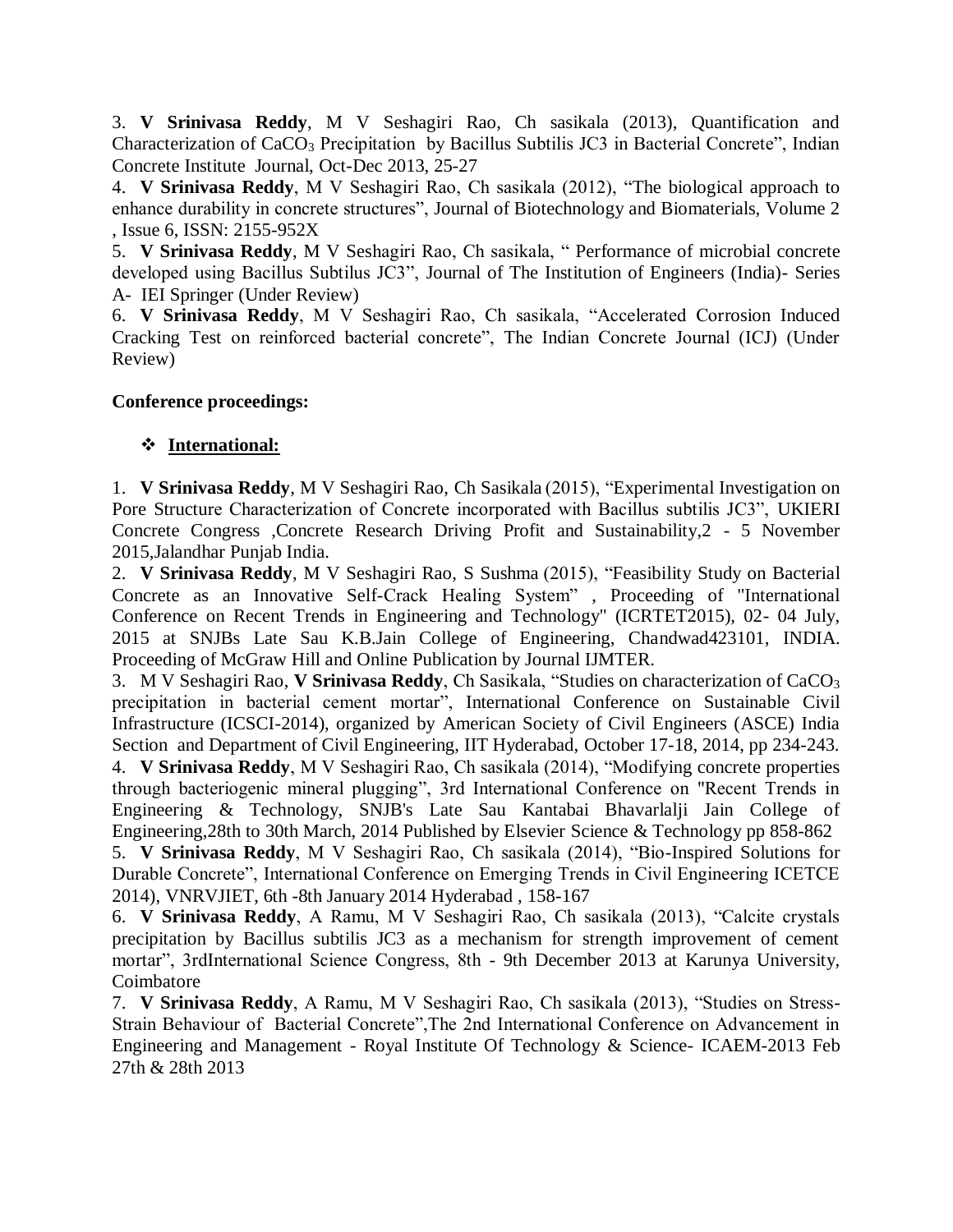8. **V Srinivasa Reddy**, Jyothi Kumar K S, M V Seshagiri Rao, Ch sasikala (2013), "Assesment Of Chloride Ion Penetration Of Bacterial Concrete",The International Conference on Information & Engineering Sciences (ICIES-2013) February 14-15, 2013 Vijayawada, Andhra Pradesh

9. **V Srinivasa Reddy**, M V Seshagiri Rao, Ch sasikala (2012), "The biological approach to enhance durability in concrete structures", 3rd World Congress on Biotechnology-OMICS Group-13-15 September 2012-Hyderabad, India,145-156

10. **V Srinivasa Reddy**, S Sunil Pratap Reddy, M V Seshagiri Rao, Ch sasikala (2011), "Studies On Corrosion Resistance Of Bacterial Concrete (B. Subtilis)", International Conference on Advances In Materials And Techniques For Infrastructure Development AMTID 2011, NIT Calicut, 55

11. **V Srinivasa Reddy**, S Sunil Pratap Reddy, M V Seshagiri Rao, Ch sasikala (2011), "Strength Enhancement Of Cement Mortar Using Microorganisms - An Experimental Study", International Conference on Advances in Civil Engineering October 21 – 23, 2011 KLU Vijayawada, Andhra Pradesh, 933-936 , ISSN no: 0974-5904

## **National:**

1. M V Seshagiri Rao, **V Srinivasa Reddy, "** Bacterial Concrete – An innovative Self-Crack Healing System", Keynote Paper, Proceedings of the National Conference on New Trends in Civil Engineering (NTCE-2014), G.V.P College of Engineering, Visakhapatnam, Andhra Pradesh, July 18-19 2014,pp. 1-13.

2. M V Seshagiri Rao, **V Srinivasa Reddy,** K Mounika, M Azmatunnisa, **"** Bio-engineered Solution to enhance durability of construction materials: A Review", Proceedings of the National Conference on New Trends in Civil Engineering (NTCE-2014), G.V.P College of Engineering, Visakhapatnam, Andhra Pradesh, July 18-19 2014,pp. 58-64.

3. M V Seshagiri Rao, **V Srinivasa Reddy,** Y Shireesha , M Azmatunnisa, **"** Repair and Rehabilitation of Concrete Structures using Biological Approach", Proceedings of the National Conference on New Trends in Civil Engineering (NTCE-2014), G.V.P College of Engineering, Visakhapatnam, Andhra Pradesh, July 18-19 2014,pp. 65-71.

4. **V Srinivasa Reddy**, Y Sai Santosh , "Post Fire Damage Assessment And Rehabilitation Of Fire Damaged Concrete Structures", Proceedings of the National Conference on Emerging Trends in Science, Technology and Management (NCETSTM2K14), Malla Reddy Engineering College, Hyderabad,  $08-09<sup>th</sup>$  August 2014, pp. 44-53.

5. M V Seshagiri Rao , **V Srinivasa Reddy** , K Mounika, "Bacterial Concrete: A Biomimetics based Sustainable Self-healing Biomaterial", National Conference On Recent Research Advances In Civil Engineering , Osmania University Hyderabad, 7 – 8 November, 2014, pp 227-231.

6. **V Srinivasa Reddy**, M V Seshagiri Rao(2014), " Microbial Concrete- A sustainable solution for concrete crack repair and Rehabilitation" at The Institute of Engineers India , Andhra pradesh state centre during 77th Annual General Meeting at the Institution of Engineers India (IEI) Hyderabad held on December 22 2014.

7. V Srinivasa Reddy, M V Seshagiri Rao, S Sushma-"Experimental Investigation on Pore Structure Characterization of Concrete Incorporated With *Bacillus Subtilis* JC3" - National Conference onRecent Trends in Civil Engineering during February 20-21, 2015 at GITAM University, Hyderabad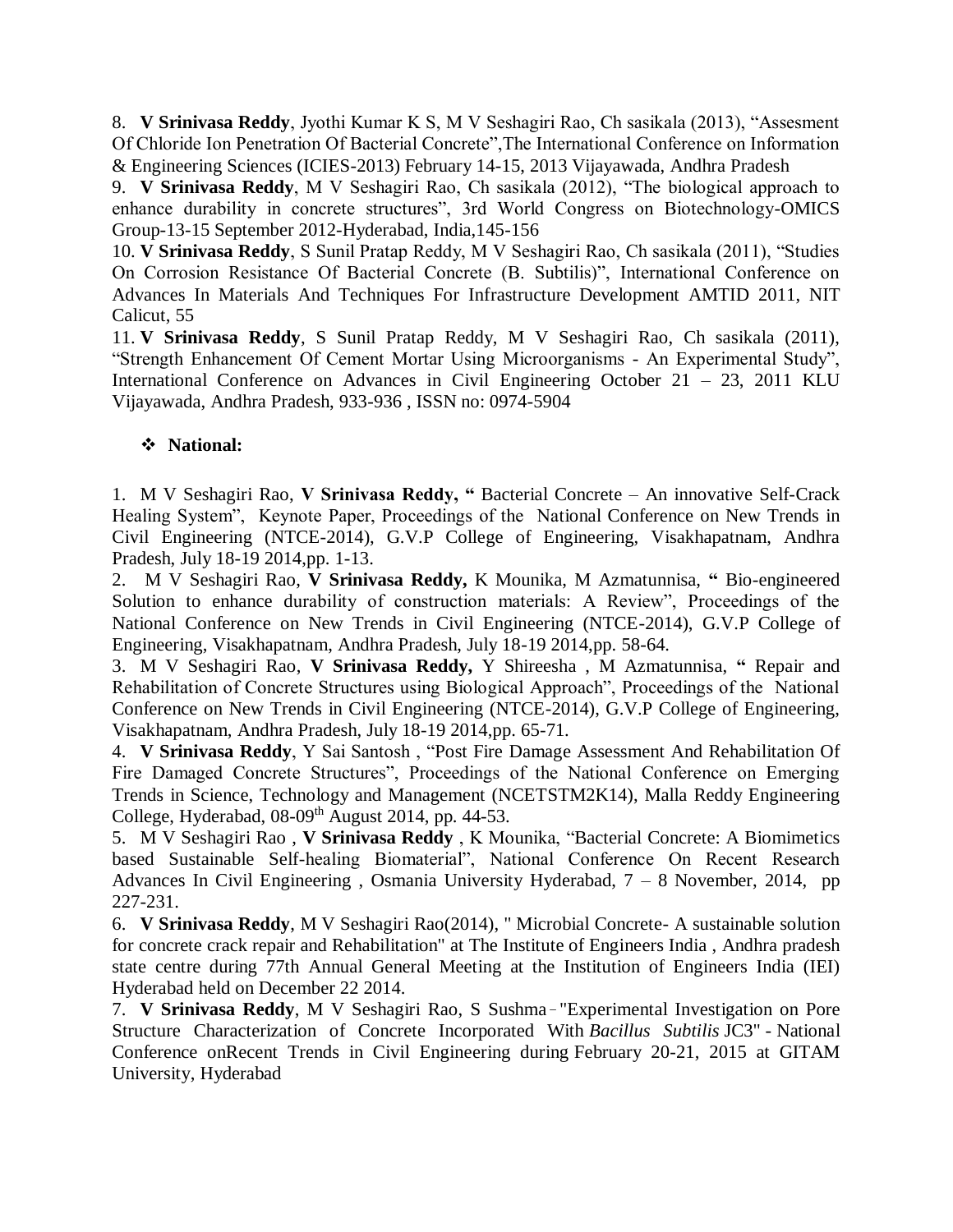8. **V Srinivasa Reddy**, , M V Seshagiri Rao, Ch sasikala (2014)," Bacteria Based High Performance Concrete", National Conference on Advances in Civil Engineering and Infrastructure development (ACEID-2014), 6-7 Febrauary 2014, Vasavi College of Engineering, Hyderabad (Accepted)

9. **V Srinivasa Reddy**, M V Seshagiri Rao, Ch sasikala (2013), "Strength And Chloride Ion Permeability Studies Of Bacterial Concrete", National Conference on Sustainable Construction Materials and Technologies (SCMAT) Mar 15-16, 2013 NIT Warangal.

10. **V Srinivasa Reddy**, A Rajeswer, M V Seshagiri Rao, Ch sasikala (2013), "Studies on the flexural behavior of Bacteria incorporated reinforced concrete beams", National Conference on Recent Advances in Structural Engineering (RASE-2013) 12-14 September 2013, Osmania University College of Engineering Hyderabad,302-308

11. **V Srinivasa Reddy**, A Ramu, M V Seshagiri Rao, Ch sasikala (2013),"Crack Self-Healing Concrete: A Promising Technology Of Future", National Conference on "Sustainability, Energy and Environment SEE-13" Chaitanya Bharathi Institute of Technology, 01-02 August 2013

12. **V Srinivasa Reddy**, M V Seshagiri Rao, Suvarna Latha K (2013), "Studies on the Use of Granulated Blast Furnace Slag as Substitute for Fine Aggregate in Concrete", 46th Engineers' Day, September 15 -The Institution of Engineers (India), A P State Centre Hyderabad,7-13

13. M V Seshagiri Rao, **V Srinivasa Reddy**, Swaroopa rani S (2013), "Development of Self Compacting Concrete Using Rice Husk Ash and Ground Granulated Blast Furnace Slag", 46th Engineers' Day, September 15 ,The Institution of Engineers (India), A P State Centre Hyderabad,14-25

14. **V Srinivasa Reddy**, M V Seshagiri Rao, Ch sasikala (2013), "Microbial-Induced Calcite Precipitation: Its Potential Application In Enhancing Concrete Properties", National Conference on New Trends in Civil Engineering and Earth Sciences (NTCE-2013) 5-6 February 2013, Vasavi College of Engineering, Hyderabad

15. **V Srinivasa Reddy**, M V Seshagiri Rao, Ch sasikala (2012), "Self-Healing Bacterial Concrete: A Review", National Conference on "Recent Trends in Structural Engineering", VNRVJIET, Hyderabad, 33-44

16. **V Srinivasa Reddy**, M V Seshagiri Rao, Ch sasikala (2012), "SEM Observations of the Microstructure of Bacteria Modified Cement-Sand Mortar", National Conference In Advances In Civil Engineering (ACE 2012), Vasavi College Of Engineering Hyderabad

17. M V Seshagiri Rao, **V Srinivasa Reddy** (2012), "Studies on the Structural Applications of Reactive Powder Concrete: An ultra high performance concrete", National Level Symposium on "Emerging Technologies in Civil Engineering Applications", May 28-29<sup>th</sup> 2012, ACE Engineering College, Hyderabad.

18. **V Srinivasa Reddy**, M V Seshagiri Rao, Ch sasikala (2012),"Studies on Durability of Bacterial Concrete", Proceedings of National Conference on Advances in Earth Sciences, Structural, Geotechnical and Earthquake Engineering(AESG2E-2012),04th -05th October 2012, CBIT Hyderabad,343-350

19. Swaroopa Rani S, M V Seshagiri Rao, **V Srinivasa Reddy** (2012), "Stress-Strain behaviour of SCC with and without GGBS", Proceedings of National Conference on Advances in Earth Sciences, Structural, Geotechnical and Earthquake Engineering (AESG2E-2012),04th -05th October 2012, CBIT Hyderabad,447-456

20. **V Srinivasa Reddy**, M V Seshagiri Rao, Ch sasikala (2012), "Studies On Self - Healing Durable Concrete With Microorganisms", 75th Annual General Meeting at the Institution of Engineers India (IEI) Hyderabad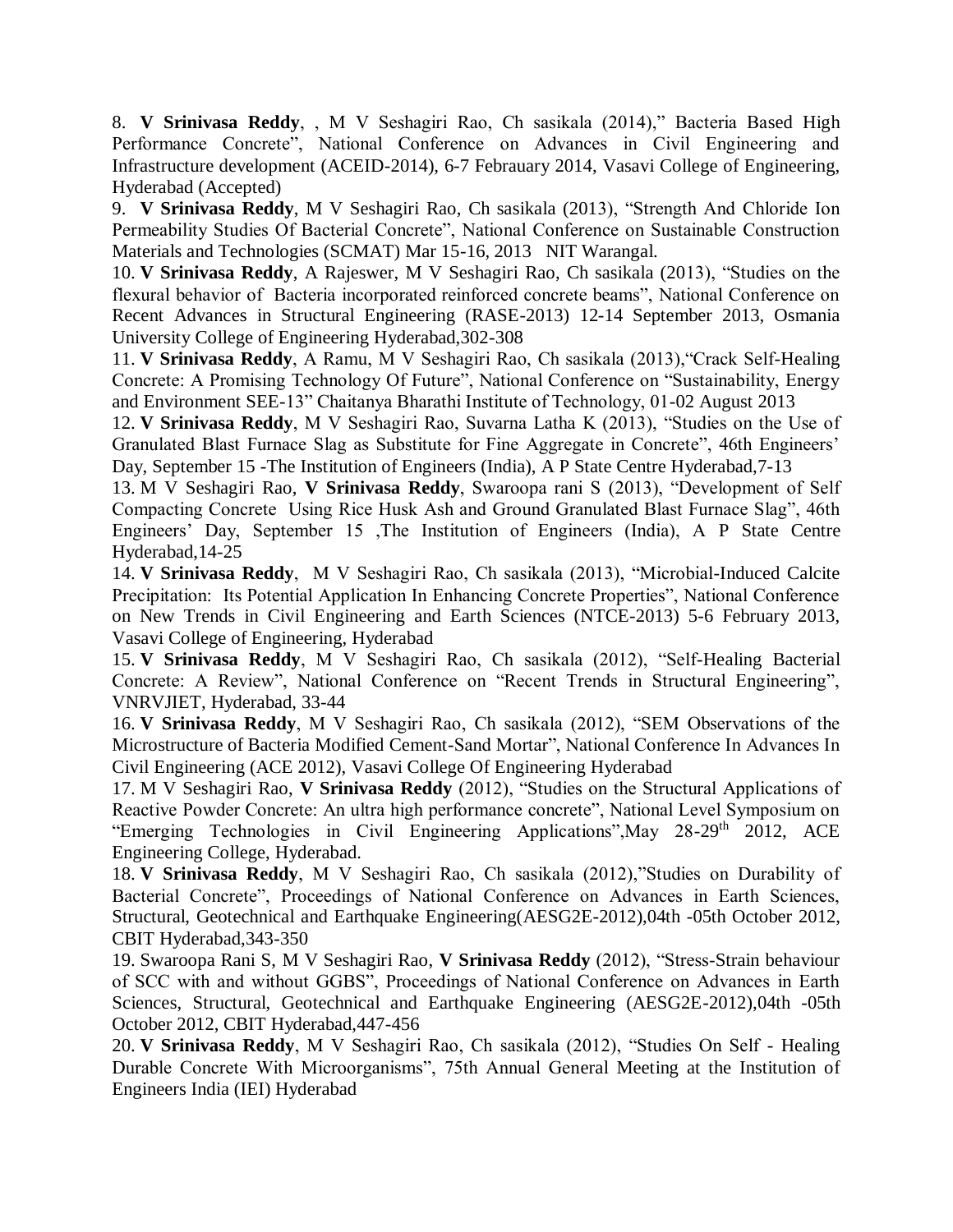21. **V Srinivasa Reddy**, M V Seshagiri Rao, Ch sasikala (2012), "Development of Microbial Based System For Sustainable Concrete: A Novel Method To Heal Cracks", National Seminar on "Sustainable Technologies in Civil Engineering: Perspectives and Strategies", STEPS-2012, GRIET, Hyderabad, 19th December 2012

22. **V Srinivasa Reddy**, M V Seshagiri Rao, Ch sasikala, Achytha Satya K (2012)," Development Of Bacteria-Based Self-Healing Concrete", National Conference on Recent Advances in Geo-Sciences, Engineering & Technology (NCRAGE) 20th & 21st December 2012, JNTU Kakinada

23. **V Srinivasa Reddy**, S Sunil Pratap Reddy, M V Seshagiri Rao, Ch sasikala (2011), "Crack Repair In Concrete Structures Using Microorganisms", Proceeding of National Conference on IPCWM2011, SRIT Coimbatore, ISBN 81-903838-4-1, 1.7-1.17

24. P Srinivasa Rao, P Sravana, **V Srinivasa Reddy** (2011), "Professional Ethics for Engineers", National Seminar on Human Values in Technical Education: an Approach for Holistic Development of Society (NSHVTE – 2011), October 8-9, 2011 Ujjain, MP.

25. P Sravana, P Srinivasa Rao , **V Srinivasa Reddy** (2011), "Current and Emerging Trends in Engineering Education", National Seminar on Human Values in Technical Education: an Approach for Holistic Development of Society (NSHVTE – 2011), October 8-9, 2011, Ujjain, MP.

26. **V Srinivasa Reddy**, M V Seshagiri Rao, Ch sasikala (2011), "Structural Applications of Reactive Powder Concrete", 74th Annual General Meeting at The Institution of Engineers India (IEI) Hyderabad

27. **V Srinivasa Reddy**, P V Ravi Raman (2011), "Structural Health Monitoring of Concrete using Non Destructive Tests", 1st National Conference on Technical Research Advances in Civil Engineering (TRACE – 2011) LDRP-ITR , Gandhinagar

### **Poster Presentations**

1*. "The biological approach to enhance durability in concrete structures"* - 3 rd World Congress on Biotechnology-OMICS Group-13-15 September 2012-Hyderabad, India.

### **Dr. C Lavanya, Associate Professor**

**Qualifications: Ph.D** (Civil Engineering from J.N.T.U Hyderabad - 2015) **M.Tech** (Soil Mechanics and Foundation Engineering from J.N.T.U, Kakinada (2005)) **B.Tech** (Civil Engineering from J.N.T.U, Hyderabad (2002))



### **Experience:**

Teaching Experience – 07 yrs Industry Experience- 02 yrs

**Research interest:** Expansive soils, Ground improvement techniques.

**Journal Publications/Conference Proceedings:** 10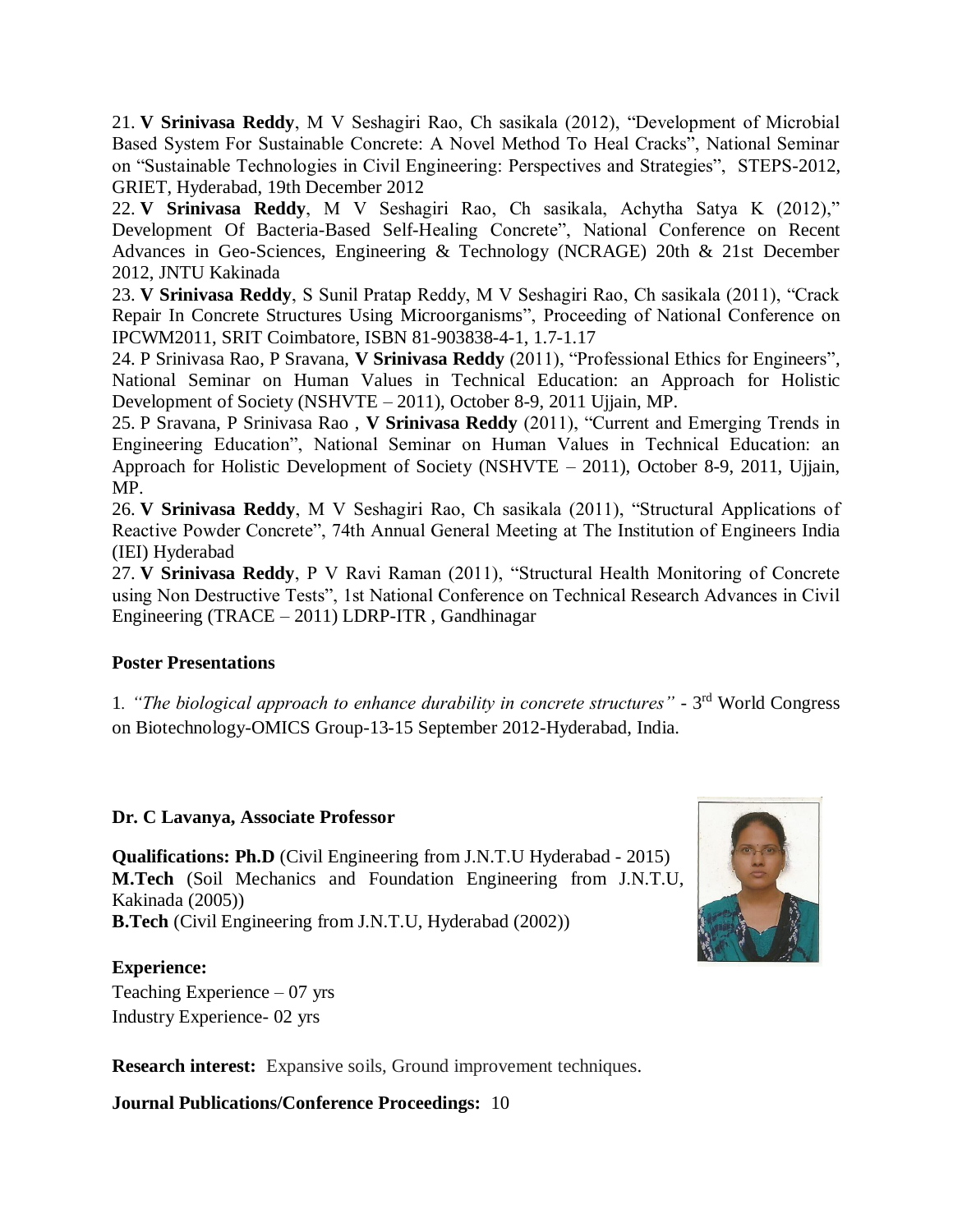#### **Journal publications**

#### **International publications:**

- 1. **Lavanya, C.**, Sreerama Rao, A. and Darga Kumar, N. (2013), "Study on Coefficient of Permeability of Copper slag when admixed with Lime and Cement", International Organization of Scientific Research Journal of Mechanical and Civil Engineering, DOI:10.9790/1684-0761925, Vol. 7, Issue 6, pp. 19-25.
- 2. **Lavanya, C.**, Sreerama Rao, A. and Darga Kumar, N. (2012), "Influence of Admixture on Shear parameters of Copper Slag", International Journal of Engineering Research and Technology, ESRSA Publications, Vol. 1, Issue 10, pp. 475 - 480.

#### **Conference Proceedings (year wise descending order)**

#### **International Conferences:**

- **1. Lavanya, C.**, Srirama Rao, A. and Darga Kumar, N. (2014), "Efficacy of copper slag cushion in arresting heave of an expansive soil", International Conference on Recent trends in Engineering & Technology, ELSEVIER Journals, ISBN No: 978-93-5107- 222-5, pp.658-662.
- **2. Lavanya, C.** and Sreerama Rao, A. (2010), "Use of Fly ash in Black Cotton Soils Sub grades", International Conference on Developments in Road Transportation (DRT 2010), NIT, Rourkela, pp. 601 - 607.

#### **National conferences:**

**1. Lavanya, C.**, Srirama Rao, A. and Darga Kumar, N. (2015)," Study on load- behavior of copper slag-cushionear expansive soil bed, " Indian Geographical Conference (IGC 2015),COEP, Pune, PP.9.

**2. Lavanya, C.**, Srirama Rao, A. and Darga Kumar, N. (2014), "Comparison studies on influence of admixture on copper slag cushion laid over an expansive soil", Indian Geotechnical Conference (IGC 2014), Kakinada, pp.704-711.

- **3. Lavanya, C.**, Sreerama Rao, A. and Darga Kumar, N. (2013), "Influence of admixtures on Load - Settlement behaviour of Copper Slag - Cushioned Expansive Soil Bed", Indian Geotechnical Conference (IGC 2013), Roorkee.
- **4. Lavanya, C.**, Sreerama Rao, A. and Darga Kumar, N. (2012), "Influence of Admixture on Compaction Characteristics and CBR of Copper Slag, Indian Geotechnical Conference (IGC 2012), New Delhi, pp. 359 - 362.
- **5. Lavanya, C.**, Sreerama Rao, A. and Darga Kumar, N. (2011), "A Review on Utilization of Copper slag for various Geotechnical Applications", Indian Geotechnical Conference (IGC 2011), Kochi, pp. 445 - 448.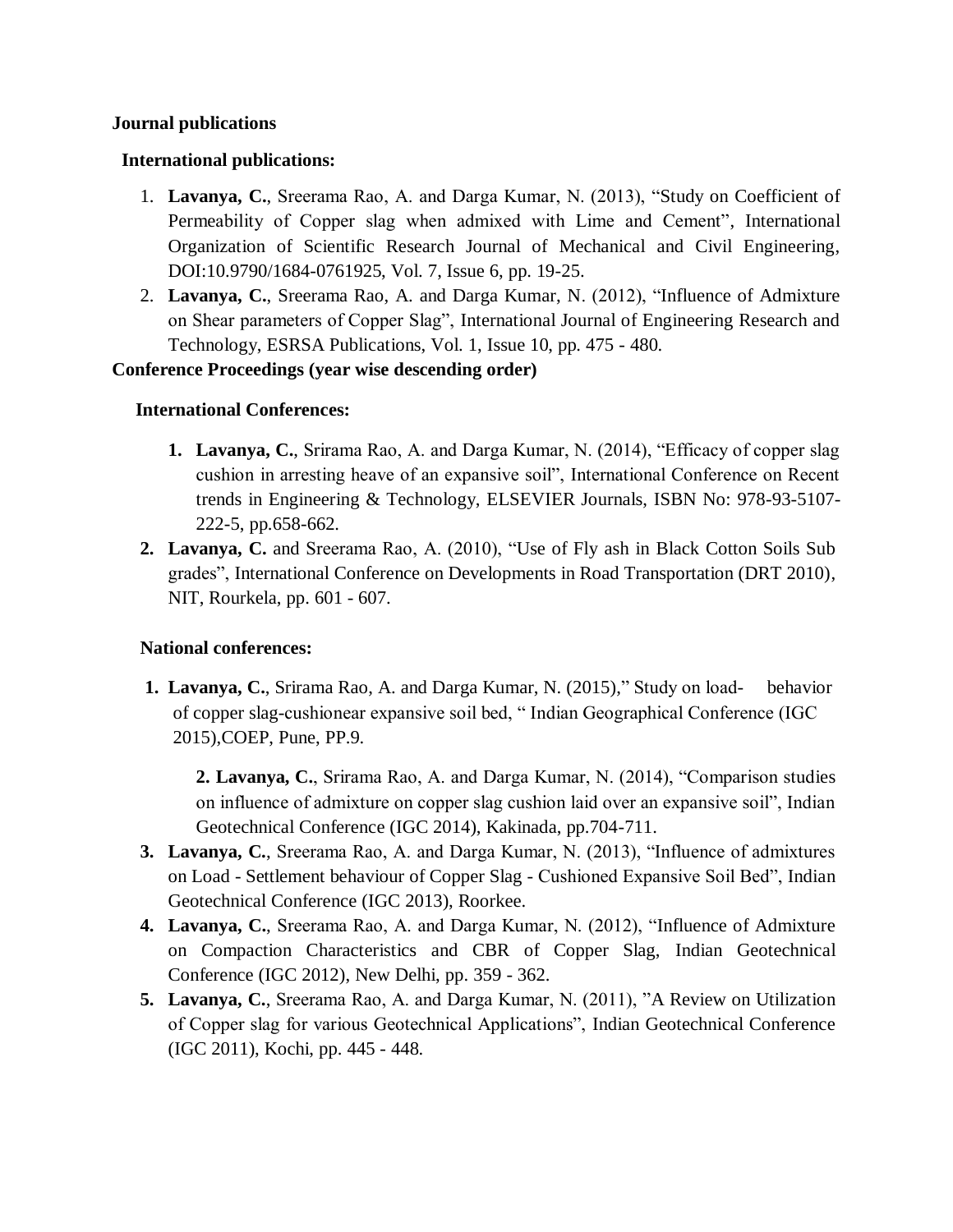**6.** Sreerama Rao. A, Dayakar Babu. R. **Lavanya.C**, Himabindu G. (2006), " Swell - Shrink behaviour of stabilized fly ash cushions in expansive soils", Indian Geotechnical Conference (IGC 2006), Chennai, pp. 301-304.

#### **Shaik Fayazuddin, Assistant Professor**

#### **Qualifications:**

**M.Tech** (Geotechnical Engineering) (NIT Warangal, 2014) **B.Tech** (Civil Engineering) (GITAM University, Visakhapatnam, 2012)



### **Experience: 1** year

**Research Interest:** Earthquake Engineering, Reliability and its applications in Civil Engineering.

#### **Journal Publications/ Conference Proceedings:** 01

#### **Conference Proceedings**

#### **International Conferences:**

1. Shaik Fayazuddin, "Liquefaction Potential Assessment Based On SPT Using LiqIT Software" ,IGS Chennai 2015, 6<sup>th</sup> International Geotechnical Symposium on Disaster Mitigation in Special Geo-Environmental Conditions, Organized by IIT Madras, January 21-23,2015, Chennai, India.

### **G.Karthik , Assistant Professor**

#### **Qualifications:**

**M.Tech** (Transportation Engineering) (NIT Nagpur, 2014) **B.Tech** (Civil Engineering) (V.R.Siddhartha college, Vijayawada, 2012)

**Experience: 2** year

**Research Interest:** Intelligent transportation system, signal designing, Traffic mangagement, recycled use of pavement materials.